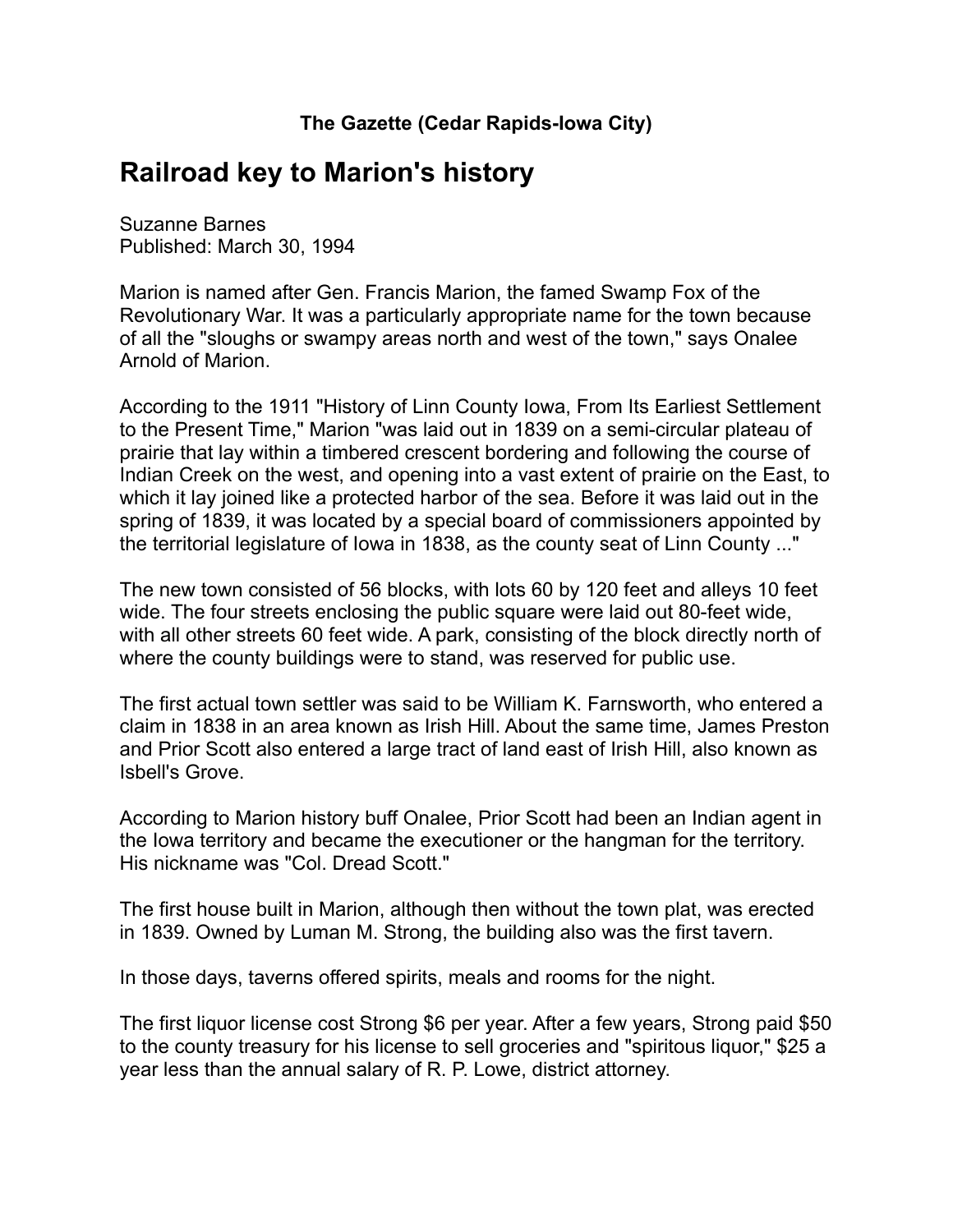Although the 1911 Linn history says that Addison Daniels served as Marion's first postmaster, one of Luman Strong's descendents saw the original papers in Washington, D.C., that named Luman the first postmaster.

Addison Daniels had Hosea Gray - who later became the sheriff - build a 20- by 22-foot building, which was the second store in Marion. The first store was built by Henry Thompson and David A. Woodbridge on north 11th Street. Commissioners allowed the men to license and vend "for one year from the 9th day of October 1839."

During that time, commissioners were elected as fiscal agents of the county. They had about the same powers as the County Board of Supervisors.

By 1840, three homes were evident on Marion streets, including that belonging to George Greene, one of Marion's first lawyers. He later became an Iowa Supreme Court judge and prominent Cedar Rapids citizen.

William Abbe, for whom Abbe Creek is named, and Asher Edgerton built the first county jail - and the first county building - at a cost of \$635. "It was a two-story building with the first floor underground," says Onalee. "To get to it, you entered by a ladder to the upper story and let down the trapdoor to the lower part."

The jail was located at the present site of the Gospel Light Baptist Church, 995 Fifth Ave.

The first major crime - murder - was committed in 1847. Allegedly, James Reed struck Nathaniel Carnagy with a sled stake, fracturing his skull. After Carnagy died, Reed, a farmer, was indicted but found not guilty by a jury.

Eight marriages were recorded in 1841. The first divorce case, concerning Dyer Usher vs. Mary Ann Usher, was ordered dismissed in 1843. Linn County's first divorce was granted in 1844 at district court.

One of the first county judges in Marion was William Smyth, who came to Marion in 1846, the year he was admitted to the bar. His home was purchased by the Sisters of Mercy to serve as a facility for the elderly, an unsuccessful venture for the nuns. Two years later, it became a boarding school for children known as St. Berchman's, located at First Ave. and 15th St.

By August 1863, 497 dwellings had been completed in Marion compared with 329 in Cedar Rapids.

Many fine homes in Marion came to be built on Pucker Street by the "aristocrats" of town, says Helen Oxley, another Marion resident and history buff.